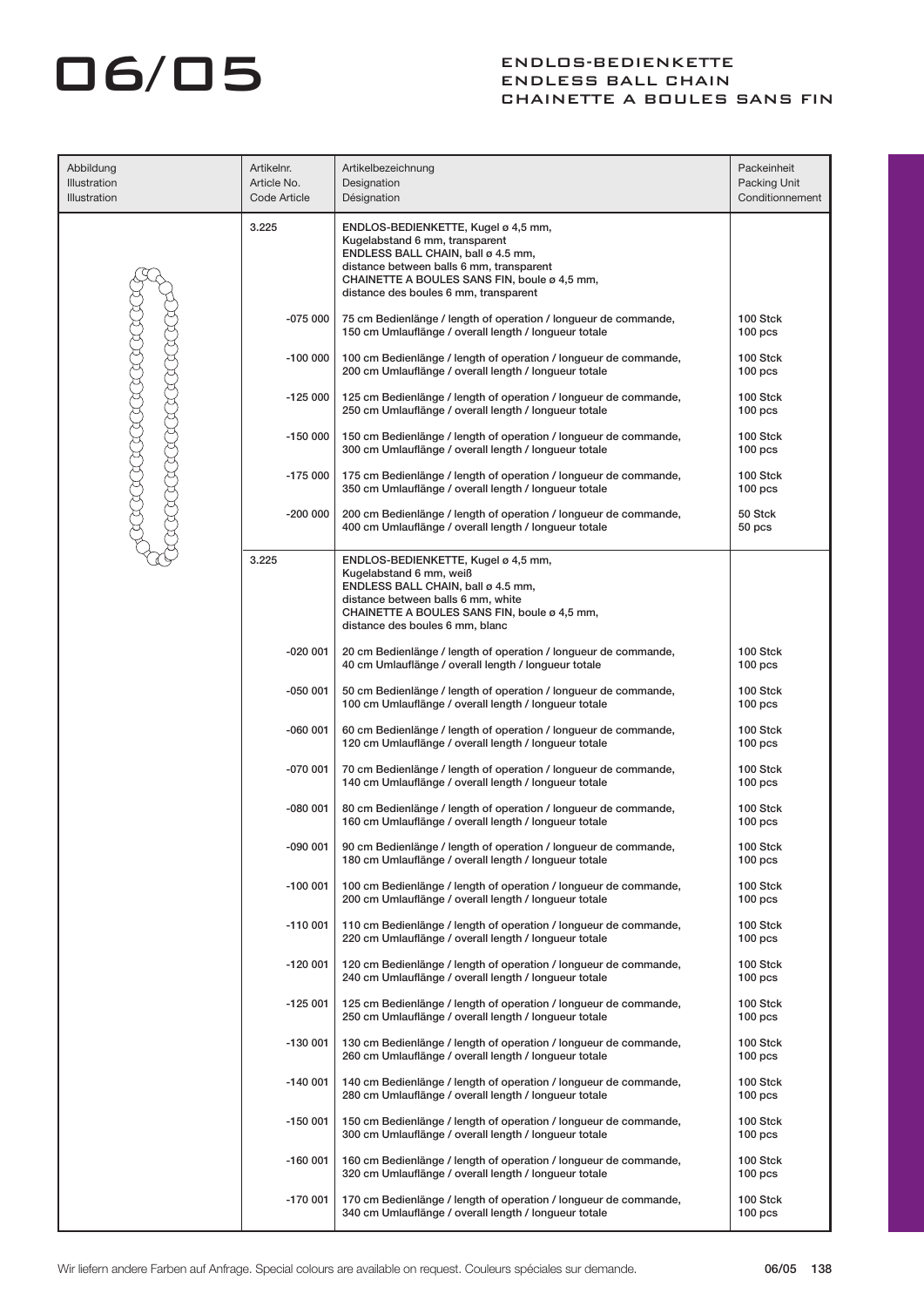| Abbildung<br>Illustration | Artikelnr.<br>Article No. | Artikelbezeichnung<br>Designation                                                                                                                                                                                                    | Packeinheit<br>Packing Unit    |
|---------------------------|---------------------------|--------------------------------------------------------------------------------------------------------------------------------------------------------------------------------------------------------------------------------------|--------------------------------|
| <b>Illustration</b>       | Code Article              | Désignation                                                                                                                                                                                                                          | Conditionnement                |
|                           | 3.225                     | ENDLOS-BEDIENKETTE,<br>Kugel ø 4,5 mm, Kugelabstand 6 mm, weiß<br><b>ENDLESS BALL CHAIN,</b><br>ball ø 4.5 mm, distance between balls 6 mm, white<br>CHAINETTE A BOULES SANS FIN,<br>boule ø 4,5 mm, distance des boules 6 mm, blanc |                                |
|                           | $-175001$                 | 175 cm Bedienlänge / length of operation / longueur de commande,<br>350 cm Umlauflänge / overall length / longueur totale                                                                                                            | 100 Stck<br>100 <sub>pos</sub> |
|                           | $-180001$                 | 180 cm Bedienlänge / length of operation / longueur de commande,<br>360 cm Umlauflänge / overall length / longueur totale                                                                                                            | 50 Stck<br>50 pcs              |
|                           | $-190001$                 | 190 cm Bedienlänge / length of operation / longueur de commande,<br>380 cm Umlauflänge / overall length / longueur totale                                                                                                            | 50 Stck<br>50 pcs              |
|                           | $-200001$                 | 200 cm Bedienlänge / length of operation / longueur de commande,<br>400 cm Umlauflänge / overall length / longueur totale                                                                                                            | 50 Stck<br>50 pcs              |
|                           | $-210001$                 | 210 cm Bedienlänge / length of operation / longueur de commande,<br>420 cm Umlauflänge / overall length / longueur totale                                                                                                            | 50 Stck<br>50 pcs              |
|                           | $-220001$                 | 220 cm Bedienlänge / length of operation / longueur de commande,<br>440 cm Umlauflänge / overall length / longueur totale                                                                                                            | 50 Stck<br>50 pcs              |
|                           | $-230001$                 | 230 cm Bedienlänge / length of operation / longueur de commande,<br>460 cm Umlauflänge / overall length / longueur totale                                                                                                            | 50 Stck<br>50 pcs              |
|                           | $-240001$                 | 240 cm Bedienlänge / length of operation / longueur de commande,<br>480 cm Umlauflänge / overall length / longueur totale                                                                                                            | 50 Stck<br>50 pcs              |
|                           | $-250001$                 | 250 cm Bedienlänge / length of operation / longueur de commande,<br>500 cm Umlauflänge / overall length / longueur totale                                                                                                            | 50 Stck<br>50 pcs              |
|                           | $-260001$                 | 260 cm Bedienlänge / length of operation / longueur de commande,<br>520 cm Umlauflänge / overall length / longueur totale                                                                                                            | 50 Stck<br>50 pcs              |
|                           | $-270001$                 | 270 cm Bedienlänge / length of operation / longueur de commande,<br>540 cm Umlauflänge / overall length / longueur totale                                                                                                            | 50 Stck<br>50 pcs              |
|                           | $-280001$                 | 280 cm Bedienlänge / length of operation / longueur de commande,<br>560 cm Umlauflänge / overall length / longueur totale                                                                                                            | 50 Stck<br>50 pcs              |
|                           | $-290001$                 | 290 cm Bedienlänge / length of operation / longueur de commande,<br>580 cm Umlauflänge / overall length / longueur totale                                                                                                            | 50 Stck<br>50 pcs              |
|                           | $-300001$                 | 300 cm Bedienlänge / length of operation / longueur de commande,<br>600 cm Umlauflänge / overall length / longueur totale                                                                                                            | 50 Stck<br>50 pcs              |
|                           | -350 001                  | 350 cm Bedienlänge / length of operation / longueur de commande,<br>700 cm Umlauflänge / overall length / longueur totale                                                                                                            | 50 Stck<br>50 pcs              |
|                           | $-400001$                 | 400 cm Bedienlänge / length of operation / longueur de commande,<br>800 cm Umlauflänge / overall length / longueur totale                                                                                                            | 50 Stck<br>50 pcs              |
|                           | 3.225                     | ENDLOS-BEDIENKETTE,<br>Kugel ø 4,5 mm, Kugelabstand 6 mm, grau<br><b>ENDLESS BALL CHAIN,</b><br>ball ø 4.5 mm, distance between balls 6 mm, grey<br>CHAINETTE A BOULES SANS FIN,<br>boule ø 4,5 mm, distance des boules 6 mm, gris   |                                |
|                           | $-040010$                 | 40 cm Bedienlänge / length of operation / longueur de commande,<br>80 cm Umlauflänge / overall length / longueur totale                                                                                                              | 100 Stck<br>100 <sub>pos</sub> |
|                           | $-050010$                 | 50 cm Bedienlänge / length of operation / longueur de commande,<br>100 cm Umlauflänge / overall length / longueur totale                                                                                                             | 100 Stck<br>100 <sub>pos</sub> |
|                           | $-060010$                 | 60 cm Bedienlänge / length of operation / longueur de commande,<br>120 cm Umlauflänge / overall length / longueur totale                                                                                                             | 100 Stck<br>100 <sub>pos</sub> |
|                           | $-070010$                 | 70 cm Bedienlänge / length of operation / longueur de commande,<br>140 cm Umlauflänge / overall length / longueur totale                                                                                                             | 100 Stck<br>100 <sub>pos</sub> |
|                           | $-075010$                 | 75 cm Bedienlänge / length of operation / longueur de commande,<br>150 cm Umlauflänge / overall length / longueur totale                                                                                                             | 100 Stck<br>100 <sub>pos</sub> |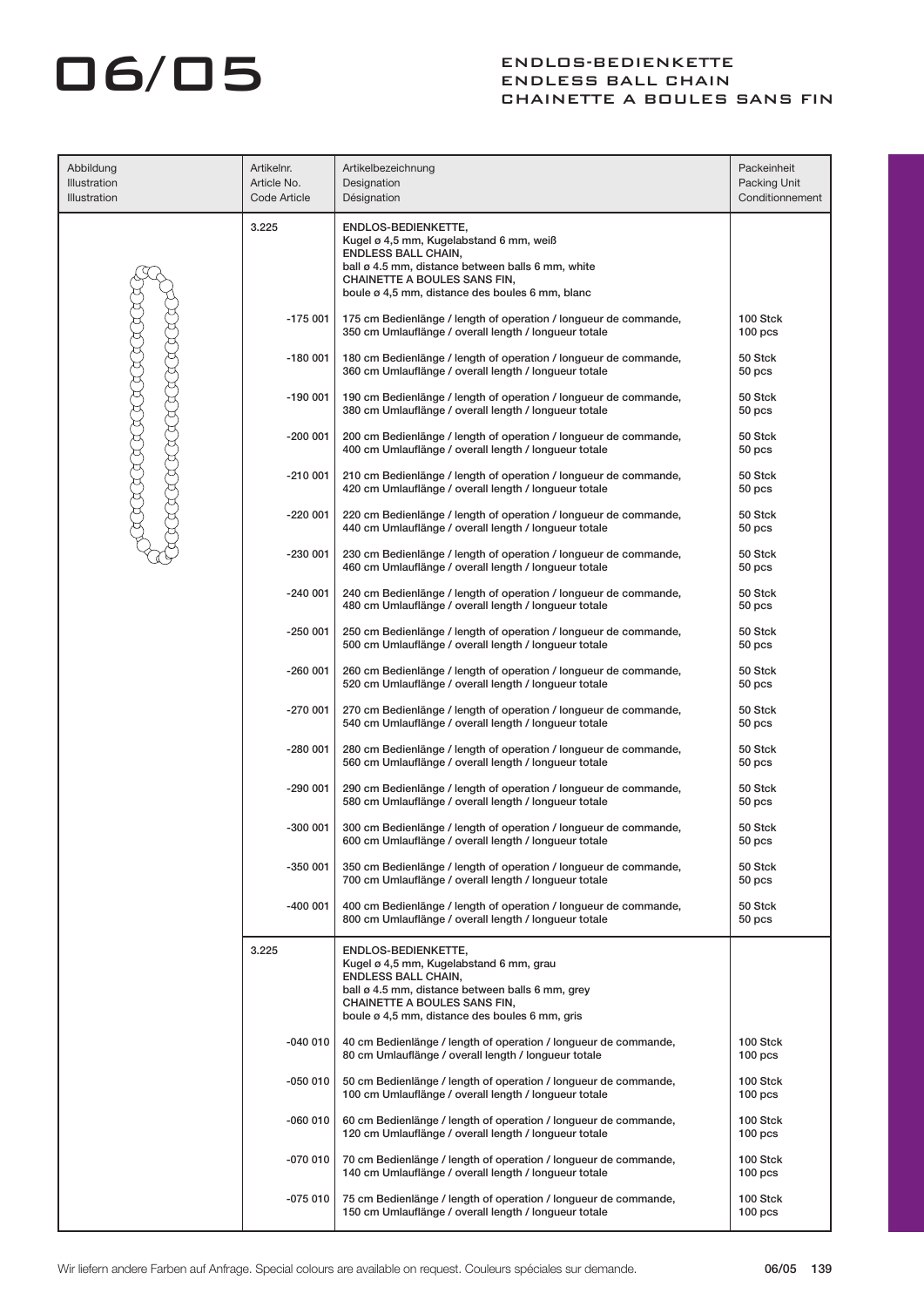| Abbildung<br>Illustration<br>Illustration | Artikelnr.<br>Article No.<br>Code Article | Artikelbezeichnung<br>Designation<br>Désignation                                                                                                                                                                                       | Packeinheit<br>Packing Unit<br>Conditionnement |
|-------------------------------------------|-------------------------------------------|----------------------------------------------------------------------------------------------------------------------------------------------------------------------------------------------------------------------------------------|------------------------------------------------|
|                                           | 3.225                                     | ENDLOS-BEDIENKETTE,<br>Kugel ø 4,5 mm, Kugelabstand 6 mm, grau<br><b>ENDLESS BALL CHAIN,</b><br>ball ø 4.5 mm, distance between balls 6 mm, grey<br>CHAINETTE A BOULES SANS FIN,<br>boule ø 4,5 mm, distance des boules 6 mm, gris     |                                                |
|                                           | -080 010                                  | 80 cm Bedienlänge / length of operation / longueur de commande,<br>160 cm Umlauflänge / overall length / longueur totale                                                                                                               | 100 Stck<br>100 <sub>pos</sub>                 |
|                                           | $-090010$                                 | 90 cm Bedienlänge / length of operation / longueur de commande,<br>180 cm Umlauflänge / overall length / longueur totale                                                                                                               | 100 Stck<br>100 <sub>pos</sub>                 |
|                                           | $-100010$                                 | 100 cm Bedienlänge / length of operation / longueur de commande,<br>200 cm Umlauflänge / overall length / longueur totale                                                                                                              | 100 Stck<br>100 <sub>pos</sub>                 |
|                                           | $-125010$                                 | 125 cm Bedienlänge / length of operation / longueur de commande,<br>250 cm Umlauflänge / overall length / longueur totale                                                                                                              | 100 Stck<br>100 <sub>pos</sub>                 |
|                                           | $-150010$                                 | 150 cm Bedienlänge / length of operation / longueur de commande,<br>300 cm Umlauflänge / overall length / longueur totale                                                                                                              | 100 Stck<br>100 <sub>pos</sub>                 |
| RADARADA                                  | $-175010$                                 | 175 cm Bedienlänge / length of operation / longueur de commande,<br>350 cm Umlauflänge / overall length / longueur totale                                                                                                              | 100 Stck<br>100 <sub>pos</sub>                 |
|                                           | $-2000010$                                | 200 cm Bedienlänge / length of operation / longueur de commande,<br>400 cm Umlauflänge / overall length / longueur totale                                                                                                              | 50 Stck<br>50 pcs                              |
|                                           | $-250010$                                 | 250 cm Bedienlänge / length of operation / longueur de commande,<br>500 cm Umlauflänge / overall length / longueur totale                                                                                                              | 50 Stck<br>50 pcs                              |
|                                           | -300 010                                  | 300 cm Bedienlänge / length of operation / longueur de commande,<br>600 cm Umlauflänge / overall length / longueur totale                                                                                                              | 50 Stck<br>50 pcs                              |
|                                           | $-3500010$                                | 350 cm Bedienlänge / length of operation / longueur de commande,<br>700 cm Umlauflänge / overall length / longueur totale                                                                                                              | 50 Stck<br>50 pcs                              |
|                                           | $-400000$                                 | 400 cm Bedienlänge / length of operation / longueur de commande,<br>800 cm Umlauflänge / overall length / longueur totale                                                                                                              | 50 Stck<br>50 pcs                              |
|                                           | 3.225                                     | ENDLOS-BEDIENKETTE,<br>Kugel ø 4,5 mm, Kugelabstand 6 mm, schwarz<br><b>ENDLESS BALL CHAIN,</b><br>ball ø 4.5 mm, distance between balls 6 mm, black<br>CHAINETTE A BOULES SANS FIN,<br>boule ø 4,5 mm, distance des boules 6 mm, noir |                                                |
|                                           | -050 049                                  | 50 cm Bedienlänge / length of operation / longueur de commande,<br>100 cm Umlauflänge / overall length / longueur totale                                                                                                               | 100 Stck<br>100 <sub>pos</sub>                 |
|                                           | -060 049                                  | 60 cm Bedienlänge / length of operation / longueur de commande,<br>120 cm Umlauflänge / overall length / longueur totale                                                                                                               | 100 Stck<br>$100$ pcs                          |
|                                           | $-070049$                                 | 70 cm Bedienlänge / length of operation / longueur de commande,<br>140 cm Umlauflänge / overall length / longueur totale                                                                                                               | 100 Stck<br>100 <sub>pos</sub>                 |
|                                           | $-075049$                                 | 75 cm Bedienlänge / length of operation / longueur de commande,<br>150 cm Umlauflänge / overall length / longueur totale                                                                                                               | 100 Stck<br>100 <sub>pos</sub>                 |
|                                           | $-080049$                                 | 80 cm Bedienlänge / length of operation / longueur de commande,<br>160 cm Umlauflänge / overall length / longueur totale                                                                                                               | 100 Stck<br>$100$ pcs                          |
|                                           | -090 049                                  | 90 cm Bedienlänge / length of operation / longueur de commande,<br>180 cm Umlauflänge / overall length / longueur totale                                                                                                               | 100 Stck<br>100 <sub>pos</sub>                 |
|                                           | $-1000049$                                | 100 cm Bedienlänge / length of operation / longueur de commande,<br>200 cm Umlauflänge / overall length / longueur totale                                                                                                              | 100 Stck<br>$100$ pcs                          |
|                                           | $-125049$                                 | 125 cm Bedienlänge / length of operation / longueur de commande,<br>250 cm Umlauflänge / overall length / longueur totale                                                                                                              | 100 Stck<br>100 <sub>pos</sub>                 |
|                                           | $-150049$                                 | 150 cm Bedienlänge / length of operation / longueur de commande,<br>300 cm Umlauflänge / overall length / longueur totale                                                                                                              | 100 Stck<br>$100$ pcs<br>100 Stck              |
|                                           | -175 049                                  | 175 cm Bedienlänge / length of operation / longueur de commande,<br>350 cm Umlauflänge / overall length / longueur totale                                                                                                              | $100$ pcs                                      |
|                                           | -200 049                                  | 200 cm Bedienlänge / length of operation / longueur de commande,<br>400 cm Umlauflänge / overall length / longueur totale                                                                                                              | 50 Stck<br>50 <sub>pos</sub>                   |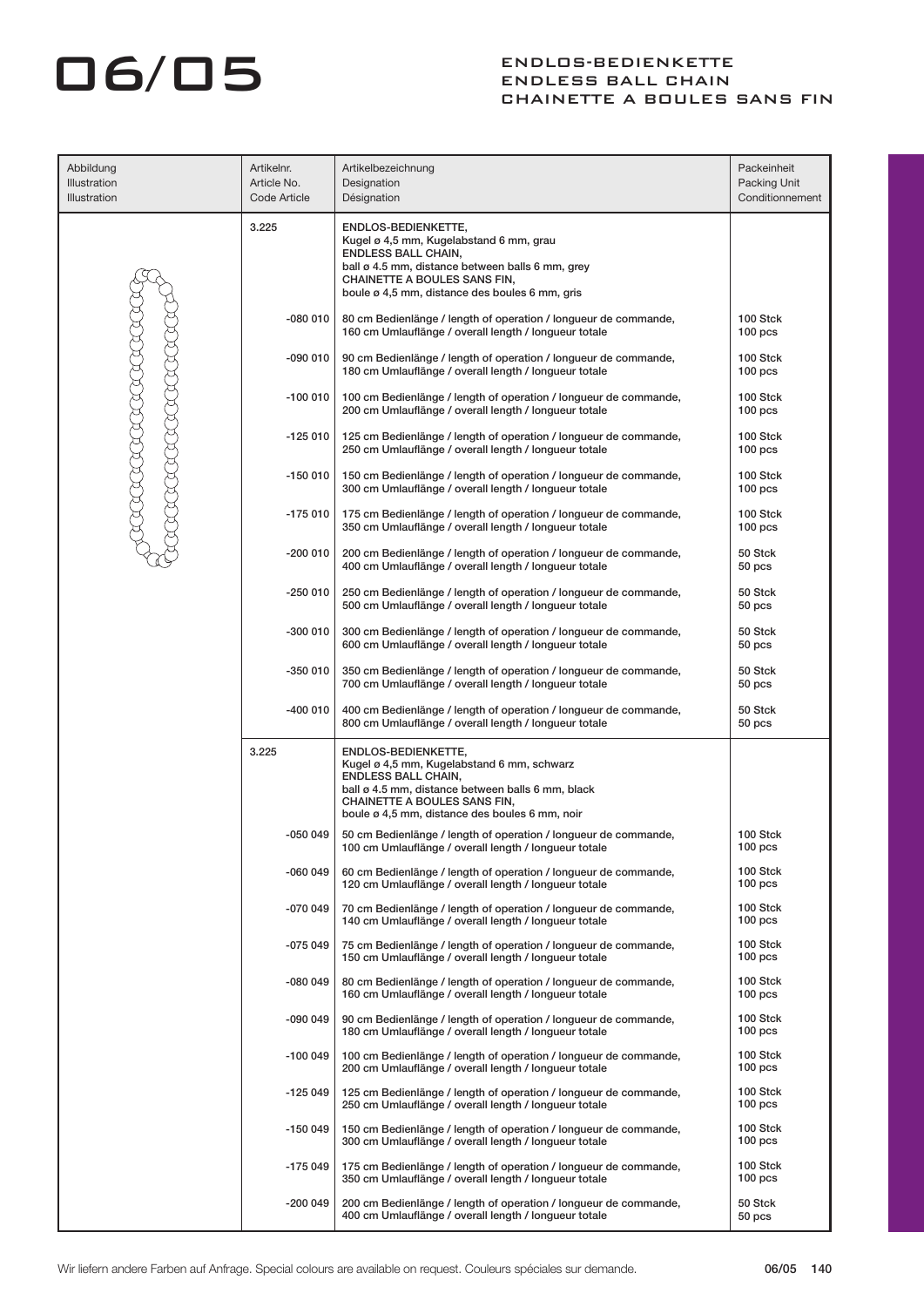| Abbildung<br>Illustration<br>Illustration | Artikelnr.<br>Article No.<br>Code Article | Artikelbezeichnung<br>Designation<br>Désignation                                                                                                                                                                                        | Packeinheit<br>Packing Unit<br>Conditionnement |
|-------------------------------------------|-------------------------------------------|-----------------------------------------------------------------------------------------------------------------------------------------------------------------------------------------------------------------------------------------|------------------------------------------------|
|                                           | 3.225                                     | ENDLOS-BEDIENKETTE,<br>Kugel ø 4,5 mm, Kugelabstand 6 mm, schwarz<br><b>ENDLESS BALL CHAIN,</b><br>ball ø 4.5 mm, distance between balls 6 mm, black<br>CHAINETTE A BOULES SANS FIN,<br>boule ø 4,5 mm, distance des boules 6 mm, noir  |                                                |
|                                           | $-250049$                                 | 250 cm Bedienlänge / length of operation / longueur de commande,<br>500 cm Umlauflänge / overall length / longueur totale                                                                                                               | 50 Stck<br>50 pcs                              |
|                                           | $-3000049$                                | 300 cm Bedienlänge / length of operation / longueur de commande,<br>600 cm Umlauflänge / overall length / longueur totale                                                                                                               | 50 Stck<br>50 pcs                              |
|                                           | $-350049$                                 | 350 cm Bedienlänge / length of operation / longueur de commande,<br>700 cm Umlauflänge / overall length / longueur totale                                                                                                               | 50 Stck<br>50 <sub>pos</sub>                   |
|                                           | $-4000049$                                | 400 cm Bedienlänge / length of operation / longueur de commande,<br>800 cm Umlauflänge / overall length / longueur totale                                                                                                               | 50 Stck<br>50 <sub>pos</sub>                   |
|                                           | 3.224                                     | ENDLOS-BEDIENKETTE,<br>Kugel ø 4,5 mm, Kugelabstand 12 mm, weiß<br><b>ENDLESS BALL CHAIN,</b><br>ball ø 4.5 mm, distance between balls 12 mm, white<br>CHAINETTE A BOULES SANS FIN,<br>boule ø 4,5 mm, distance des boules 12 mm, blanc |                                                |
|                                           | $-020001$                                 | 20 cm Bedienlänge / length of operation / longueur de commande,<br>40 cm Umlauflänge / overall length / longueur totale                                                                                                                 | 100 Stck<br>100 <sub>pos</sub>                 |
|                                           | $-030001$                                 | 30 cm Bedienlänge / length of operation / longueur de commande,<br>60 cm Umlauflänge / overall length / longueur totale                                                                                                                 | 100 Stck<br>$100$ pcs                          |
|                                           | $-040001$                                 | 40 cm Bedienlänge / length of operation / longueur de commande,<br>80 cm Umlauflänge / overall length / longueur totale                                                                                                                 | 100 Stck<br>100 <sub>pos</sub>                 |
|                                           | $-050001$                                 | 50 cm Bedienlänge / length of operation / longueur de commande,<br>100 cm Umlauflänge / overall length / longueur totale                                                                                                                | 100 Stck<br>100 <sub>pos</sub>                 |
|                                           | $-070001$                                 | 70 cm Bedienlänge / length of operation / longueur de commande,<br>140 cm Umlauflänge / overall length / longueur totale                                                                                                                | 100 Stck<br>100 <sub>pos</sub>                 |
|                                           | $-075001$                                 | 75 cm Bedienlänge / length of operation / longueur de commande,<br>150 cm Umlauflänge / overall length / longueur totale                                                                                                                | 100 Stck<br>$100$ pcs                          |
|                                           | -080 001                                  | 80 cm Bedienlänge / length of operation / longueur de commande,<br>160 cm Umlauflänge / overall length / longueur totale                                                                                                                | 100 Stck<br>100 <sub>pos</sub>                 |
|                                           | -090 001                                  | 90 cm Bedienlänge / length of operation / longueur de commande,<br>180 cm Umlauflänge / overall length / longueur totale                                                                                                                | 100 Stck<br>100 <sub>pos</sub>                 |
|                                           | $-100001$                                 | 100 cm Bedienlänge / length of operation / longueur de commande,<br>200 cm Umlauflänge / overall length / longueur totale                                                                                                               | 100 Stck<br>100 <sub>pos</sub>                 |
|                                           | $-110001$                                 | 110 cm Bedienlänge / length of operation / longueur de commande,<br>220 cm Umlauflänge / overall length / longueur totale                                                                                                               | 100 Stck<br>100 <sub>pos</sub>                 |
|                                           | $-120001$                                 | 120 cm Bedienlänge / length of operation / longueur de commande,<br>240 cm Umlauflänge / overall length / longueur totale                                                                                                               | 100 Stck<br>100 <sub>pos</sub>                 |
|                                           | $-125001$                                 | 125 cm Bedienlänge / length of operation / longueur de commande,<br>250 cm Umlauflänge / overall length / longueur totale                                                                                                               | 100 Stck<br>100 <sub>pos</sub>                 |
|                                           | -130 001                                  | 130 cm Bedienlänge / length of operation / longueur de commande,<br>260 cm Umlauflänge / overall length / longueur totale                                                                                                               | 100 Stck<br>100 <sub>pos</sub>                 |
|                                           | $-140001$                                 | 140 cm Bedienlänge / length of operation / longueur de commande,<br>280 cm Umlauflänge / overall length / longueur totale                                                                                                               | 100 Stck<br>100 <sub>pos</sub>                 |
|                                           | -150 001                                  | 150 cm Bedienlänge / length of operation / longueur de commande,<br>300 cm Umlauflänge / overall length / longueur totale                                                                                                               | 100 Stck<br>100 <sub>pos</sub>                 |
|                                           | $-160001$                                 | 160 cm Bedienlänge / length of operation / longueur de commande,<br>320 cm Umlauflänge / overall length / longueur totale                                                                                                               | 100 Stck<br>100 <sub>pos</sub>                 |
|                                           | -170 001                                  | 170 cm Bedienlänge / length of operation / longueur de commande,<br>340 cm Umlauflänge / overall length / longueur totale                                                                                                               | 100 Stck<br>100 <sub>pcs</sub>                 |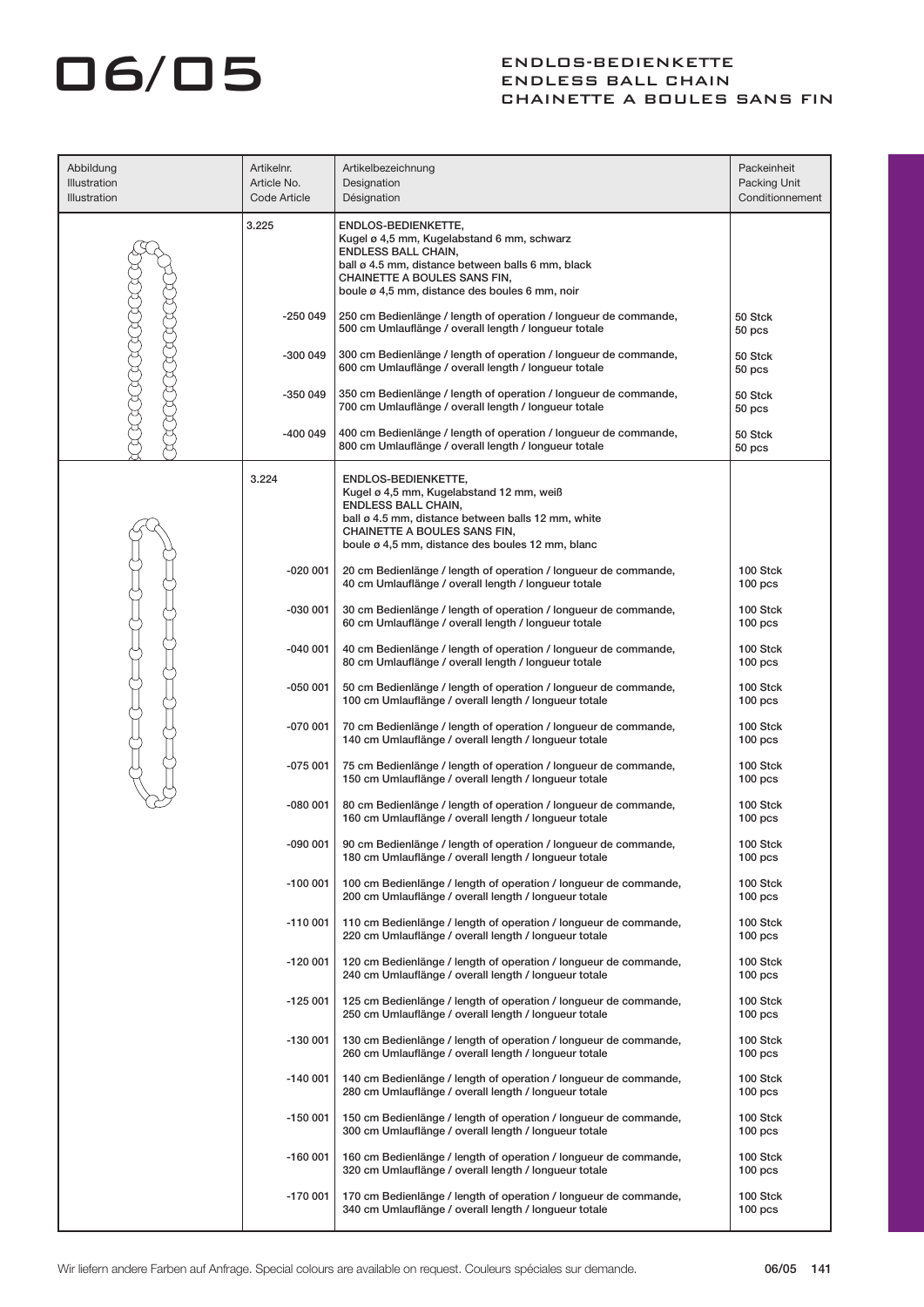| Abbildung<br>Illustration<br>Illustration | Artikelnr.<br>Article No.<br>Code Article | Artikelbezeichnung<br>Designation<br>Désignation                                                                                                                                                                                        | Packeinheit<br>Packing Unit<br>Conditionnement |
|-------------------------------------------|-------------------------------------------|-----------------------------------------------------------------------------------------------------------------------------------------------------------------------------------------------------------------------------------------|------------------------------------------------|
|                                           | 3.224                                     | ENDLOS-BEDIENKETTE,<br>Kugel ø 4,5 mm, Kugelabstand 12 mm, weiß<br><b>ENDLESS BALL CHAIN,</b><br>ball ø 4.5 mm, distance between balls 12 mm, white<br>CHAINETTE A BOULES SANS FIN,<br>boule ø 4,5 mm, distance des boules 12 mm, blanc |                                                |
|                                           | $-175001$                                 | 175 cm Bedienlänge / length of operation / longueur de commande,<br>350 cm Umlauflänge / overall length / longueur totale                                                                                                               | 100 Stck<br>100 <sub>pos</sub>                 |
|                                           | $-180001$                                 | 180 cm Bedienlänge / length of operation / longueur de commande,<br>360 cm Umlauflänge / overall length / longueur totale                                                                                                               | 100 Stck<br>100 <sub>pos</sub>                 |
|                                           | $-190001$                                 | 190 cm Bedienlänge / length of operation / longueur de commande,<br>380 cm Umlauflänge / overall length / longueur totale                                                                                                               | 100 Stck<br>100 <sub>pos</sub>                 |
|                                           | $-200001$                                 | 200 cm Bedienlänge / length of operation / longueur de commande,<br>400 cm Umlauflänge / overall length / longueur totale                                                                                                               | 100 Stck<br>100 <sub>pos</sub>                 |
|                                           | $-210001$                                 | 210 cm Bedienlänge / length of operation / longueur de commande,<br>420 cm Umlauflänge / overall length / longueur totale                                                                                                               | 100 Stck<br>100 <sub>pos</sub>                 |
|                                           | $-220001$                                 | 220 cm Bedienlänge / length of operation / longueur de commande,<br>440 cm Umlauflänge / overall length / longueur totale                                                                                                               | 100 Stck<br>100 <sub>pos</sub>                 |
|                                           | $-225001$                                 | 225 cm Bedienlänge / length of operation / longueur de commande,<br>450 cm Umlauflänge / overall length / longueur totale                                                                                                               | 100 Stck<br>100 <sub>pos</sub>                 |
|                                           | $-230001$                                 | 230 cm Bedienlänge / length of operation / longueur de commande,<br>460 cm Umlauflänge / overall length / longueur totale                                                                                                               | 100 Stck<br>100 <sub>pos</sub>                 |
|                                           | $-240001$                                 | 240 cm Bedienlänge / length of operation / longueur de commande,<br>480 cm Umlauflänge / overall length / longueur totale                                                                                                               | 100 Stck<br>100 <sub>pos</sub>                 |
|                                           | $-250001$                                 | 250 cm Bedienlänge / length of operation / longueur de commande,<br>500 cm Umlauflänge / overall length / longueur totale                                                                                                               | 100 Stck<br>100 <sub>pos</sub>                 |
|                                           | $-260001$                                 | 260 cm Bedienlänge / length of operation / longueur de commande,<br>520 cm Umlauflänge / overall length / longueur totale                                                                                                               | 100 Stck<br>100 <sub>pos</sub>                 |
|                                           | $-270001$                                 | 270 cm Bedienlänge / length of operation / longueur de commande,<br>540 cm Umlauflänge / overall length / longueur totale                                                                                                               | 100 Stck<br>100 <sub>pos</sub>                 |
|                                           | $-280001$                                 | 280 cm Bedienlänge / length of operation / longueur de commande,<br>560 cm Umlauflänge / overall length / longueur totale                                                                                                               | 100 Stck<br>100 <sub>pos</sub>                 |
|                                           | $-290001$                                 | 290 cm Bedienlänge / length of operation / longueur de commande,<br>580 cm Umlauflänge / overall length / longueur totale                                                                                                               | 100 Stck<br>100 <sub>pos</sub>                 |
|                                           | -300 001                                  | 300 cm Bedienlänge / length of operation / longueur de commande,<br>600 cm Umlauflänge / overall length / longueur totale                                                                                                               | 100 Stck<br>100 <sub>pos</sub>                 |
|                                           | 3.224                                     | ENDLOS-BEDIENKETTE,<br>Kugel ø 4,5 mm, Kugelabstand 12 mm, grau<br><b>ENDLESS BALL CHAIN,</b><br>ball ø 4.5 mm, distance between balls 12 mm, grey<br>CHAINETTE A BOULES SANS FIN,<br>boule ø 4.5 mm, distance des boules 12 mm, gris   |                                                |
|                                           | $-050010$                                 | 50 cm Bedienlänge / length of operation / longueur de commande,<br>100 cm Umlauflänge / overall length / longueur totale                                                                                                                | 100 Stck<br>100 <sub>pos</sub>                 |
|                                           | $-075010$                                 | 75 cm Bedienlänge / length of operation / longueur de commande,<br>150 cm Umlauflänge / overall length / longueur totale                                                                                                                | 100 Stck<br>$100 \,\mathrm{pcs}$               |
|                                           | $-100010$                                 | 100 cm Bedienlänge / length of operation / longueur de commande,<br>200 cm Umlauflänge / overall length / longueur totale                                                                                                               | 100 Stck<br>$100 \,\mathrm{pcs}$               |
|                                           | $-125010$                                 | 125 cm Bedienlänge / length of operation / longueur de commande,<br>250 cm Umlauflänge / overall length / longueur totale                                                                                                               | 100 Stck<br>$100 \,\mathrm{pcs}$               |
|                                           | -150 010                                  | 150 cm Bedienlänge / length of operation / longueur de commande,<br>300 cm Umlauflänge / overall length / longueur totale                                                                                                               | 100 Stck<br>$100 \,\mathrm{pcs}$               |
|                                           | -175 010                                  | 175 cm Bedienlänge / length of operation / longueur de commande,<br>350 cm Umlauflänge / overall length / longueur totale                                                                                                               | 100 Stck<br>100 <sub>pos</sub>                 |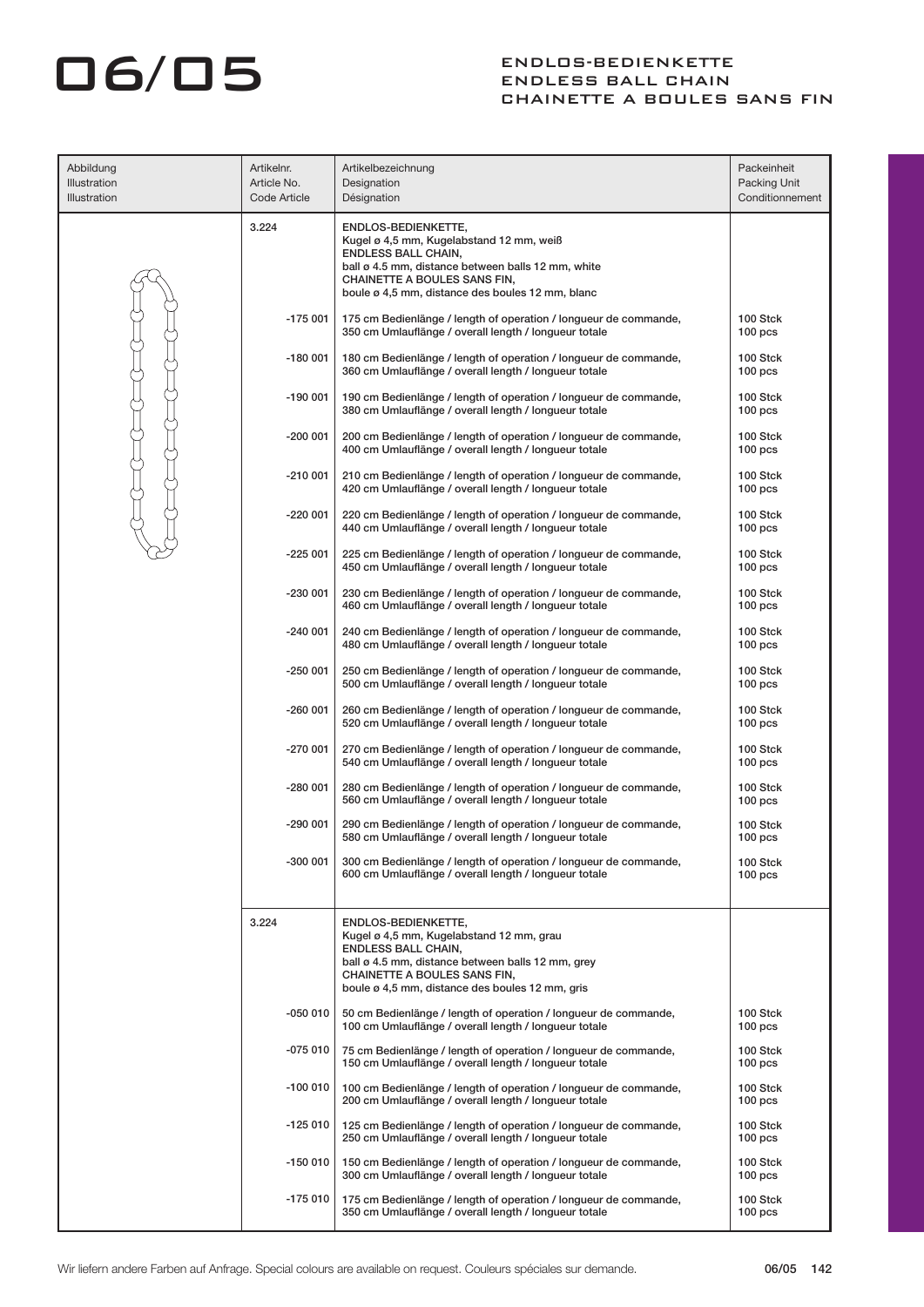| Abbildung<br>Illustration<br><b>Illustration</b> | Artikelnr.<br>Article No.<br>Code Article | Artikelbezeichnung<br>Designation<br>Désignation                                                                                                                                                                                          | Packeinheit<br>Packing Unit<br>Conditionnement |
|--------------------------------------------------|-------------------------------------------|-------------------------------------------------------------------------------------------------------------------------------------------------------------------------------------------------------------------------------------------|------------------------------------------------|
|                                                  | 3.224                                     | ENDLOS-BEDIENKETTE,<br>Kugel ø 4,5 mm, Kugelabstand 12 mm, grau<br><b>ENDLESS BALL CHAIN,</b><br>ball ø 4.5 mm, distance between balls 12 mm, grey<br>CHAINETTE A BOULES SANS FIN,<br>boule ø 4,5 mm, distance des boules 12 mm, gris     |                                                |
|                                                  | -200 010                                  | 200 cm Bedienlänge / length of operation / longueur de commande,<br>400 cm Umlauflänge / overall length / longueur totale                                                                                                                 | 100 Stck<br>100 <sub>pos</sub>                 |
|                                                  | -225 010                                  | 225 cm Bedienlänge / length of operation / longueur de commande,<br>450 cm Umlauflänge / overall length / longueur totale                                                                                                                 | 100 Stck<br>100 <sub>pos</sub>                 |
|                                                  | -250 010                                  | 250 cm Bedienlänge / length of operation / longueur de commande,<br>500 cm Umlauflänge / overall length / longueur totale                                                                                                                 | 100 Stck<br>100 <sub>pos</sub>                 |
|                                                  | $-275010$                                 | 275 cm Bedienlänge / length of operation / longueur de commande,<br>550 cm Umlauflänge / overall length / longueur totale                                                                                                                 | 100 Stck<br>100 <sub>pos</sub>                 |
|                                                  | 3.224                                     | ENDLOS-BEDIENKETTE,<br>Kugel ø 4,5 mm, Kugelabstand 12 mm, schwarz<br><b>ENDLESS BALL CHAIN,</b><br>ball ø 4.5 mm, distance between balls 12 mm, black<br>CHAINETTE A BOULES SANS FIN,<br>boule ø 4,5 mm, distance des boules 12 mm, noir |                                                |
|                                                  | -050 049                                  | 50 cm Bedienlänge / length of operation / longueur de commande,<br>100 cm Umlauflänge / overall length / longueur totale                                                                                                                  | 100 Stck<br>100 <sub>pos</sub>                 |
|                                                  | $-075049$                                 | 75 cm Bedienlänge / length of operation / longueur de commande,<br>150 cm Umlauflänge / overall length / longueur totale                                                                                                                  | 100 Stck<br>100 <sub>pos</sub>                 |
|                                                  | -100 049                                  | 100 cm Bedienlänge / length of operation / longueur de commande,<br>200 cm Umlauflänge / overall length / longueur totale                                                                                                                 | 100 Stck<br>100 <sub>pos</sub>                 |
|                                                  | -125 049                                  | 125 cm Bedienlänge / length of operation / longueur de commande,<br>250 cm Umlauflänge / overall length / longueur totale                                                                                                                 | 100 Stck<br>$100$ pcs                          |
|                                                  | -150 049                                  | 150 cm Bedienlänge / length of operation / longueur de commande,<br>300 cm Umlauflänge / overall length / longueur totale                                                                                                                 | 100 Stck<br>100 <sub>pos</sub>                 |
|                                                  | $-175049$                                 | 175 cm Bedienlänge / length of operation / longueur de commande,<br>350 cm Umlauflänge / overall length / longueur totale                                                                                                                 | 100 Stck<br>100 <sub>pos</sub>                 |
|                                                  | -200 049                                  | 200 cm Bedienlänge / length of operation / longueur de commande,<br>400 cm Umlauflänge / overall length / longueur totale                                                                                                                 | 100 Stck<br>100 <sub>pos</sub>                 |
|                                                  | $-225049$                                 | 225 cm Bedienlänge / length of operation / longueur de commande,<br>450 cm Umlauflänge / overall length / longueur totale                                                                                                                 | 100 Stck<br>100 <sub>pos</sub>                 |
|                                                  | $-250049$                                 | 250 cm Bedienlänge / length of operation / longueur de commande,<br>500 cm Umlauflänge / overall length / longueur totale                                                                                                                 | 100 Stck<br>100 <sub>pos</sub>                 |
|                                                  | $-275049$                                 | 275 cm Bedienlänge / length of operation / longueur de commande,<br>550 cm Umlauflänge / overall length / longueur totale                                                                                                                 | 100 Stck<br>100 <sub>pos</sub>                 |
|                                                  | 3.226                                     | ENDLOS-BEDIENKETTE,<br>Kugel ø 3,8 mm, Kugelabstand 9,1 mm, weiß                                                                                                                                                                          | 25 Stck                                        |
|                                                  |                                           | <b>ENDLESS BALL CHAIN,</b><br>ball ø 3,8 mm, distance between balls 9,1 mm, white<br>CHAINETTE A BOULES SANS FIN,<br>boule ø 3,8 mm, distance des boules 9,1 mm, blanc                                                                    | 25 pcs<br>25 pcs                               |
|                                                  | $-050001$                                 | 50 cm Bedienlänge / length of operation / longueur de commande,<br>100 cm Umlauflänge / overall length / longueur totale                                                                                                                  |                                                |
|                                                  | $-075001$                                 | 75 cm Bedienlänge / length of operation / longueur de commande,<br>150 cm Umlauflänge / overall length / longueur totale                                                                                                                  |                                                |
|                                                  | $-100001$                                 | 100 cm Bedienlänge / length of operation / longueur de commande,<br>200 cm Umlauflänge / overall length / longueur totale                                                                                                                 |                                                |
|                                                  | $-125001$                                 | 125 cm Bedienlänge / length of operation / longueur de commande,<br>250 cm Umlauflänge / overall length / longueur totale                                                                                                                 |                                                |
|                                                  | $-150001$                                 | 150 cm Bedienlänge / length of operation / longueur de commande,<br>300 cm Umlauflänge / overall length / longueur totale                                                                                                                 |                                                |